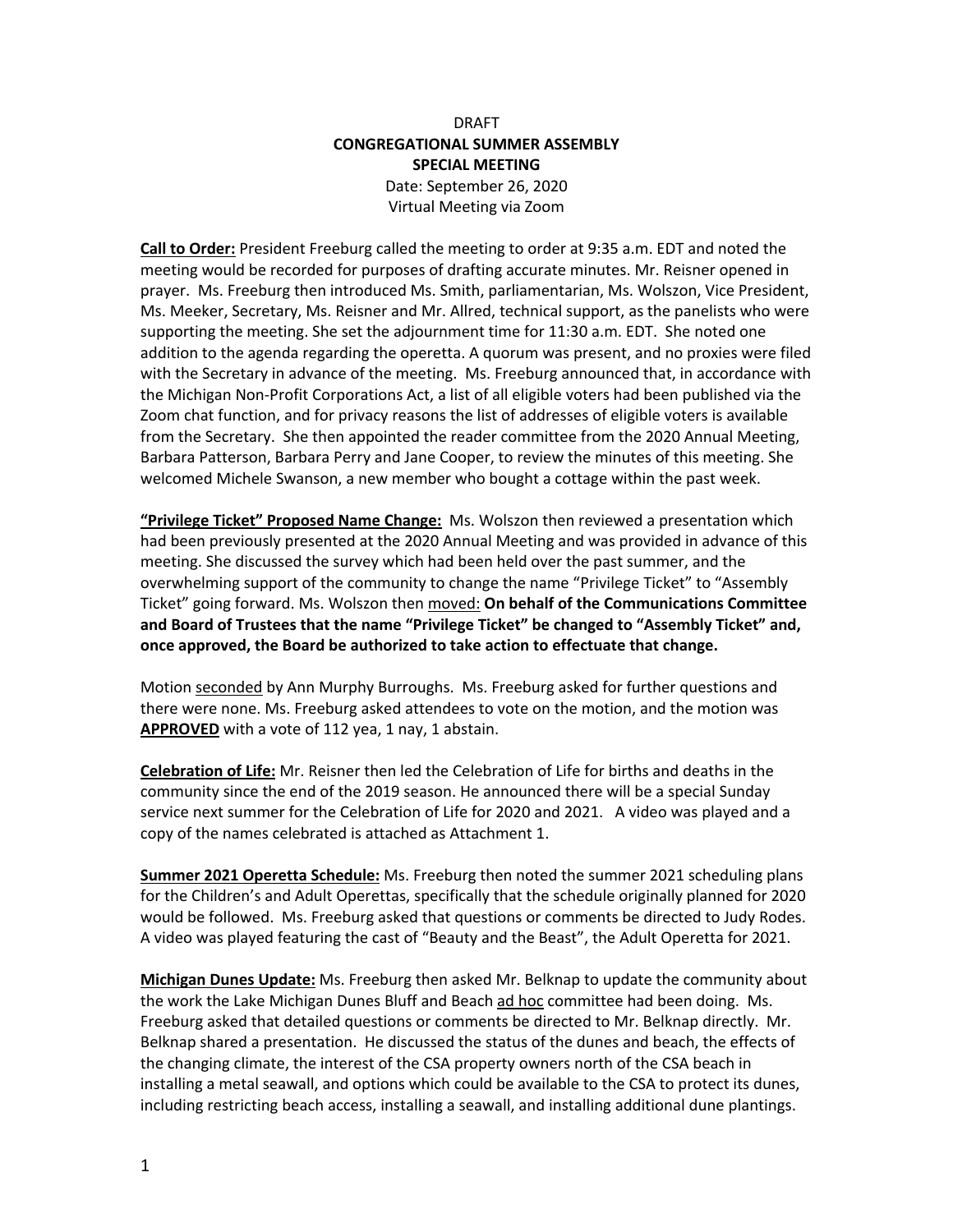He noted the Army Corps of Engineers may be predicting a slight lowering of Lake Michigan over the next six months and expects we will know more once we receive a proposal from the north CSA properties. Mr. Belknap then answered questions, a list of which and summaries of his response is attached hereto as Attachment 2.

Mr. Tim Potter, owner of the cottage immediately north of the CSA beach, then addressed the community; he noted his appreciation of the Committee's work. The situation is dire with the coming winter storms. The three owners to the north of the CSA beach plan to apply to replace their current wooden seawall which was installed with approval from the CSA in 1986. They will be going over private property to replace the wall and may need access over CSA common property. They intend to install over the winter or spring.

After questions and answers, Ms. Freeburg indicated the Board is waiting for a proposal from the CSA property owners north of the Michigan beach, who are working as fast as they can, and that the Bylaws require 21 days' notice to call another special meeting to discuss. The Board has authorized resources for consultants for this work. Announcements for next ad hoc committee meetings will be by email. Ms. Freeburg asked if people believe the access is too dangerous, to please let her or Mr. Belknap know so it can be closed.

Ms. Freeburg thanked everyone for participating and encouraged everyone to join the CSA email list.

Beth Wolszon then moved to adjourn the meeting; Beth Congbalay seconded; motion **APPROVED**.

The meeting was adjourned at 11:02 a.m. EDT

Respectfully submitted,

Jennifer Meeker, Secretary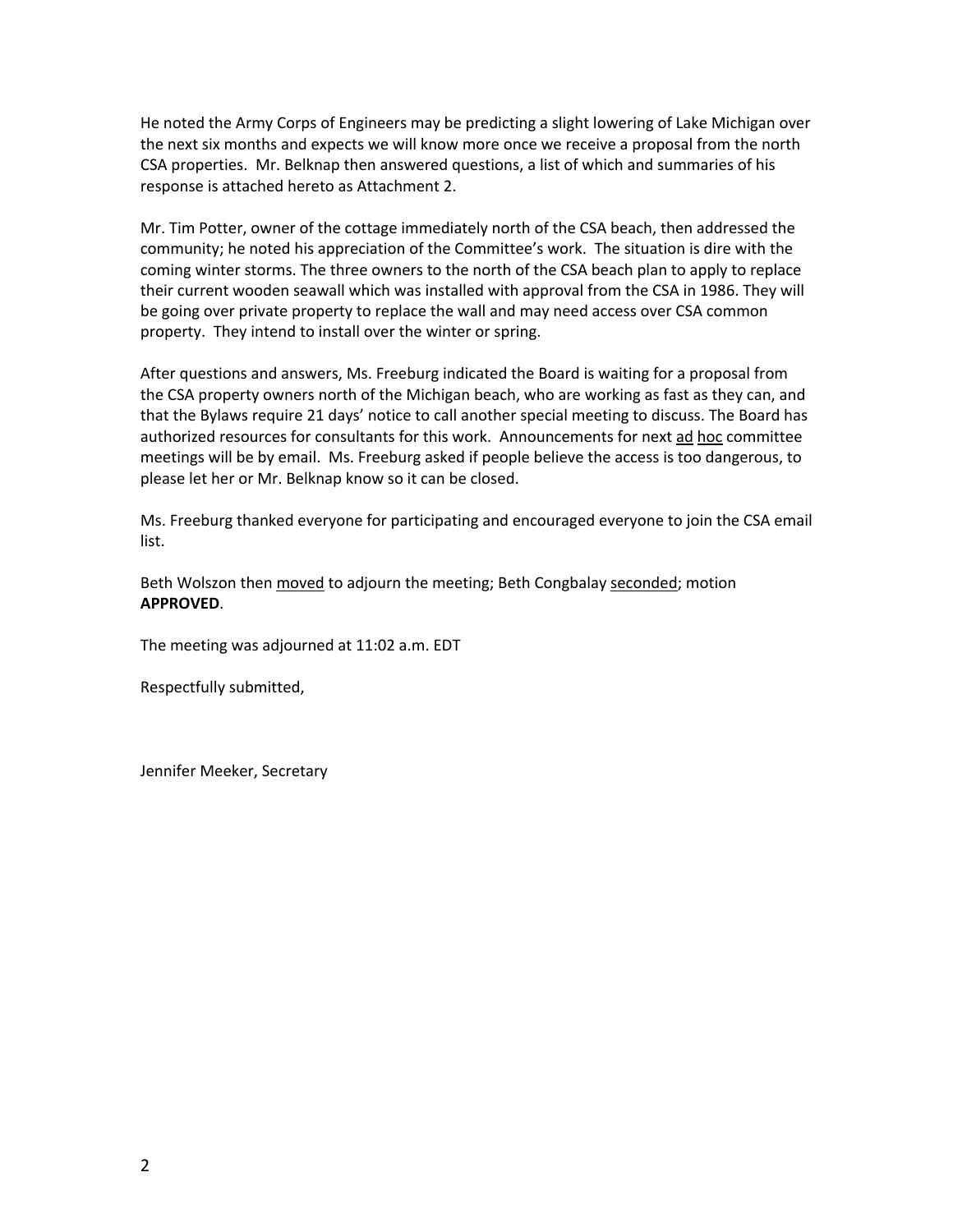### **Attachment 1 2020 Celebration of Life**

#### **Births**

Carter Douglas Combe (Fuller, Elliott) Lucy Savannah Cunningham Linus Birch Dennison Tucker Reed Elder (Spitzer, Ohlinger) Shiloh Forrest Farmer (Boecker, Hughes) Axton Phoenix Feinberg (Clements, Gottleib) Winsome Weekes Furste (Gruman) Clara Josephine Gruman Thomas Everett Henry Macie Elizabeth Kuhn (Miller) Liam Norton Isaac Alexander Perrino (Swartzbaugh, Limmer) (one name not included here at request of the family) Daphne Dorothy Voegele (Iles)

#### **Deaths**

Patsy Smolik Potter Beck Marjorie H. Butler Elizabeth (Betsy) Churchill Hanna Kiep Clements Richard Cosaro Bradford Crane Philip (Flip) Daly Martha Way Dapogny James F. Fish Marc G. Haidle, M.D. Jack Arlen Hughes Erik D. Johnson Charles H. (Chuck) King IV Frederick Joseph Marker Robert A. Meyers Willard Andre (Andy) Mollema Susan Burrows Kidder Nelson Barbara Porter Pray David Haswell Robertson Carol Barch Taylor Rosemary Thomas Anne Park Vogel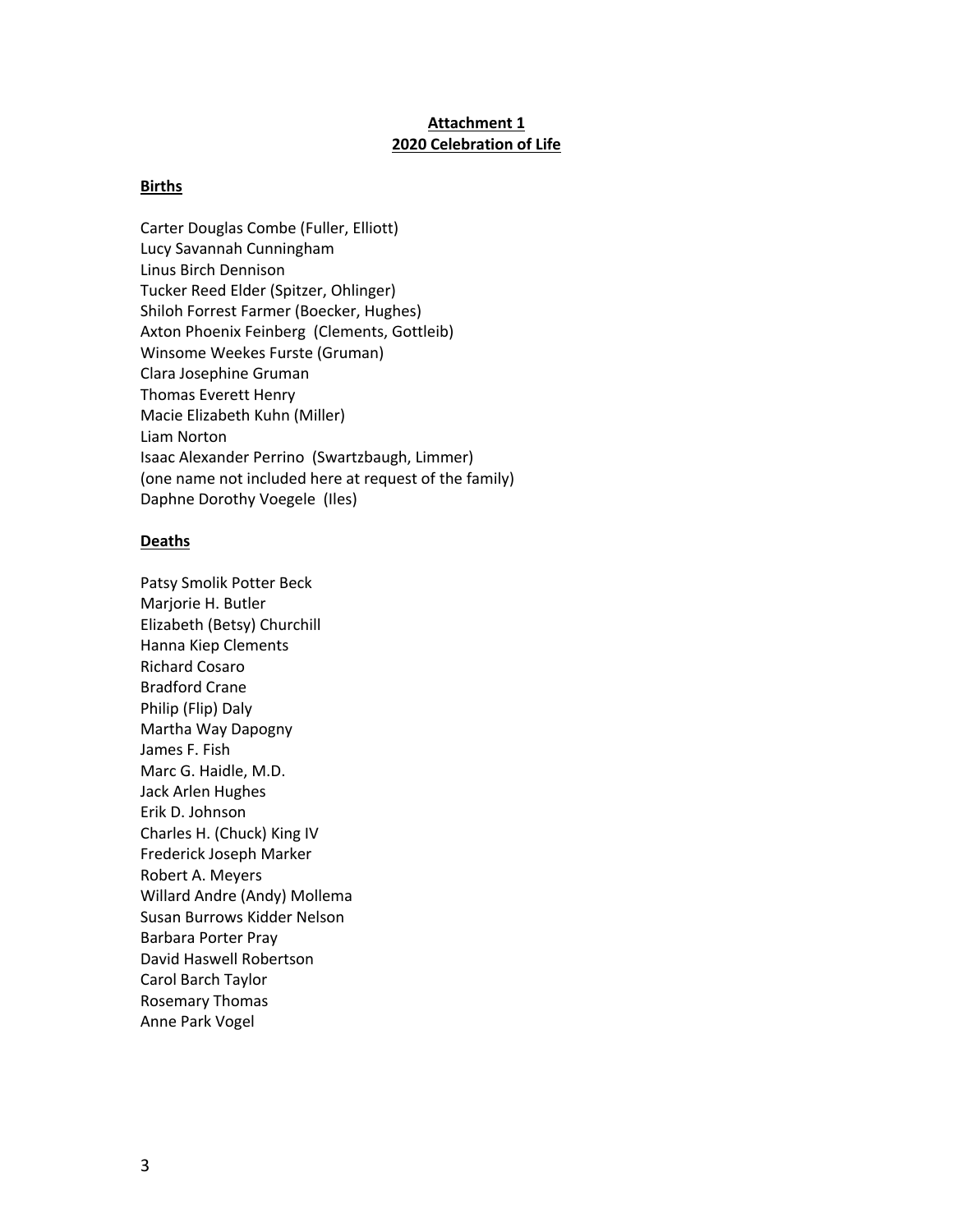## **Attachment 2 Questions and Answers regarding Michigan Dunes September 26, 2020 Answers by David Belknap, Chair Michigan Dunes Bluff and Beach Ad Hoc Committee**

Given how fast the erosion has changed in the last few years, is there an estimate of losing more of the upper dune?

• At this time, the estimate is approximately 1 foot per year.

Could the CSA Owners north of the CSA Beach access the beach from the same location that Wildwood used?

• No.

Isn't the lake at its geologic high now, i.e., there are about 20-30-year cycles, and aren't we at a high lake level now?

• Yes, we have surpassed the prior high level, but experts expect the cycles to be shorter in the future.

Does the ad hoc committee have a recommendation?

• Not at this time.

Has the Committee reviewed the legal opinions from the 1980's?

• Not at this time.

If we do not put a sea wall in, you are saying the bluff lost a foot a year?

• Geologists say the bluffs recede a foot a year in a normal year, but during high water level, the erosion can go faster.

If there hasn't already been contact, I highly recommend reaching out to Michigan Sea Grant's coastal resilience specialist, Mark Breederland. Regarding seawalls, he may have some relevant and critical information about wave attenuation and the impact that neighboring seawalls can have on un-buffered bluffs.

• If neighbors do seawalls, the CSA could be impacted because of the reflection of the wave energy. Thank you, we will contact him.

Do the neighbors to the north have riparian rights?

• I don't know.

Is the CSA bluff under the auspices of Sleeping Bear restrictions? To my understanding construction in the area has been under significant constraints previously.

• I am not aware if it is.

When will the ad hoc committee be meeting? Will these meetings be open?

• The next meeting is not scheduled but will be open and all are welcome. We will publish the date and time.